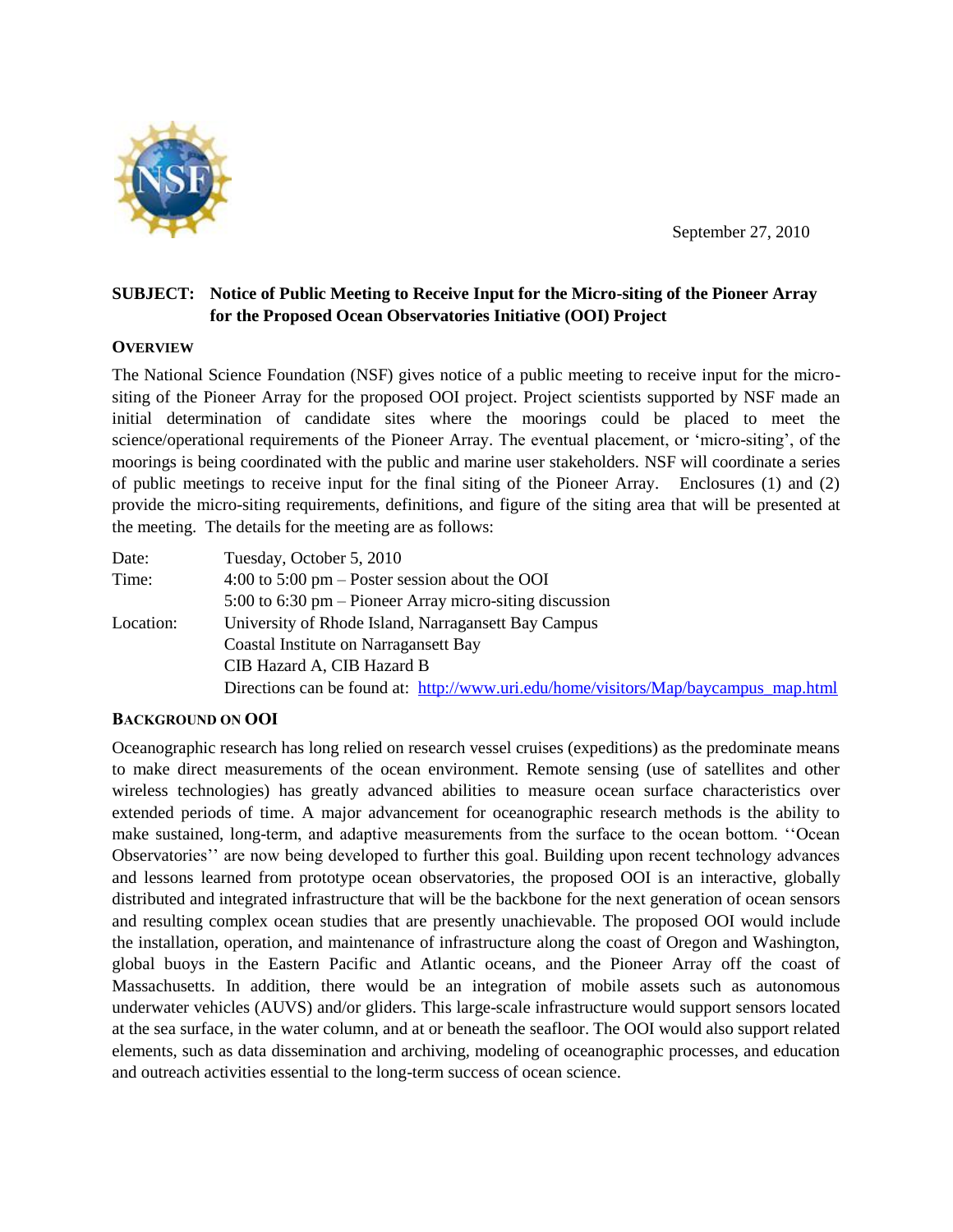#### **BACKGROUND ON PIONEER ARRAY**

The proposed relocatable Pioneer Array would consist of 2 lines of stand-alone moorings running northsouth across the continental shelf. Moorings would provide locally generated power to seafloor and platform instruments and sensors and use satellite and other wireless technologies to link to shore and the Internet. The western (downstream) line would consist of surface moorings, wire-following profiler moorings with a surface expression, and surface-piercing profiler moorings with intermittent surface expressions. The eastern (upstream) line would consist of wire-following profiler moorings with small surface expressions. Gliders and AUVs would run missions in the vicinity of the moored array. The Pioneer Array would contain: *10 total moorings located at 7 proposed sites; 3 AUVs and 6 gliders.*

NSF prepared a Draft Site-Specific Environmental Assessment (SSEA), which identified a larger general area as a starting point for locating the proposed placement of the moorings. The environmental impacts associated with moorings being placed anywhere within that general area are being addressed in NSF"s Final SSEA. This micro-siting process, however, allows the public to continue the dialogue with NSF with regard to the final location of the moorings. NSF recognizes the detailed nature of this information and is coordinating the public meeting on October 5 to provide an opportunity for additional information exchange. I look forward to your participation.

Sincerely,

Jean Mc Boven

Jean McGovern OOI Program Director National Science Foundation

Enclosures (1): Pioneer Array micro-siting requirements and definitions (2): Figure 1: Pioneer Array micro-siting area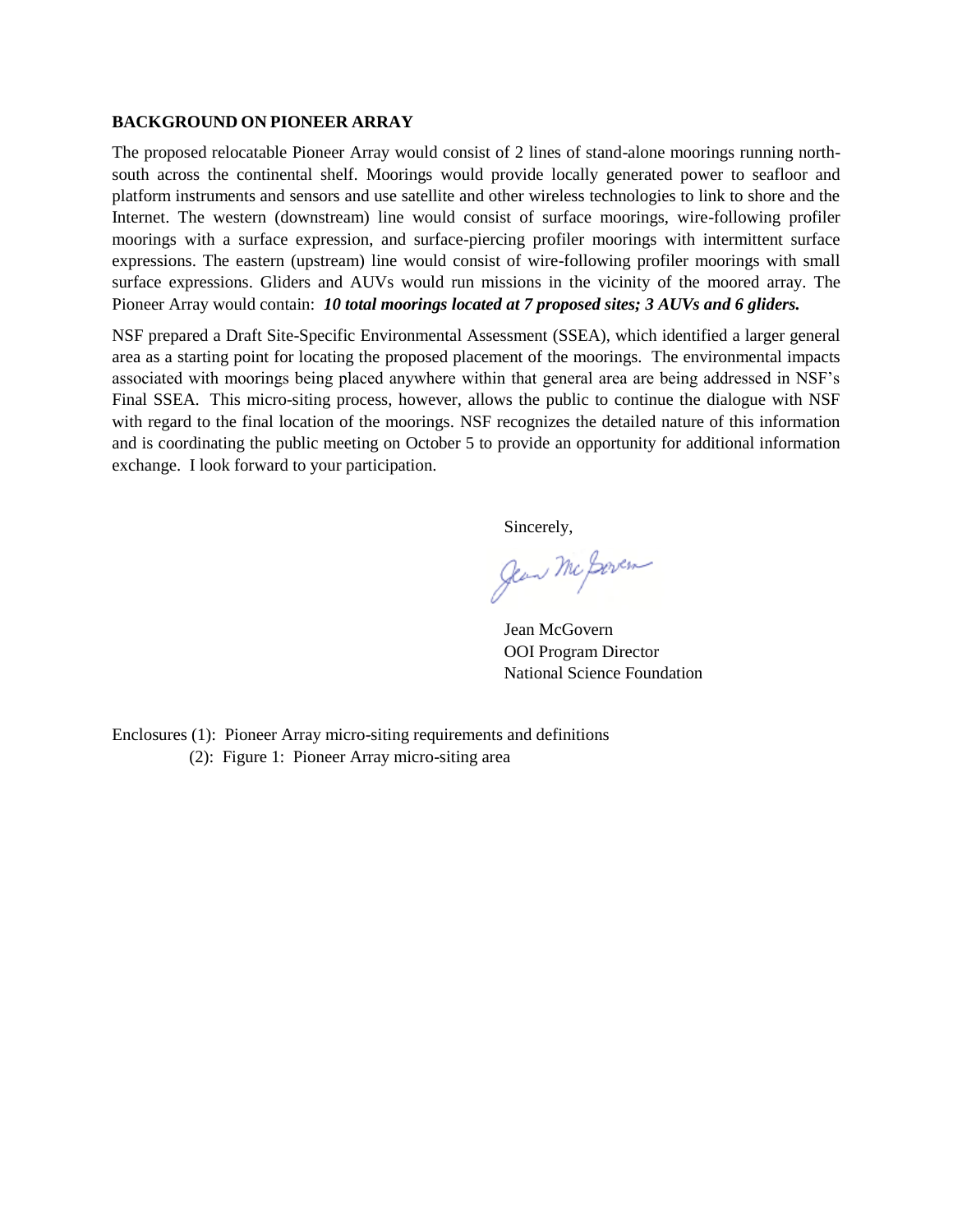## **ENCLOSURE (1)**

## **Pioneer Moored Array Micro-siting Requirements and Definitions**

**Requirements** 

- Span the shelf break front
	- o Occupy multiple locations across the shelf in depths from 55 fm to 275 fm
		- The frontal system is seldom found further inshore than 55 fm
		- The equipment is limited to 330 fm maximum depth
	- o Occupy a site within the relatively cold, fresh water characteristic of the continental shelf – inshore of the shelf break front
	- o Occupy a site within the relatively warm, salty water characteristic of the continental slope – offshore of the shelf break front
	- $\circ$  Occupy a site within the shelf break jet (at the 110 fm line  $+/- 2.5$  nm inshore or offshore)
- Resolve characteristic frontal features
	- o Mooring spacing less than or equal to the feature in the frontal zone (5 nm)
	- $\circ$  Maintain moorings within  $+/- 1$  nm of a straight line across the shelf
	- o Occupy a site eastward (upstream) of, and at the same depth as, the inshore site
	- o Occupy a site eastward (upstream) of, and at the same depth as, the offshore site
- Avoid features not associated with the frontal system
	- o Locate the array at least 8 nm downstream of canyon
	- $\circ$  Locate the array in a region with similar cross-shelf bathymetry for  $+/-10$  nm east and west of the center of the array
- Use AUVs to identify features surrounding the moored array  $\bullet$ 
	- o Locate moorings at least 8 nm from the edge of the AUV box
- Maintain a buffer zone around each mooring site  $\bullet$ 
	- $\circ$  Buffer zone radius of 0.5 nm recommended
- Avoid submarine cables
	- o Buffer zones should not overlap known cable routes

# **Definitions**

[1] Shelf break front: A front is a region where horizontal property gradients show a local maximum. An example would be a temperature or salinity front, a dramatic change in temperature or salinity over a short distance. A persistent front is found offshore of the US east coast, near the change or "break" in bottom slope where the continental shelf meets the continental slope.

[2] Shelf break jet: A surface-intensified current associated with the horizontal density gradients at the front. In the frontal region south of Martha"s Vineyard, the jet is roughly 10 nm wide, is centered approximately on the 110 fm line, and flows from east to west.

[3] Feature scale: The characteristic scale of dynamical features within the shelf break front. An example would be an eddy. This scale is 4-5 nm for the frontal region south of Martha"s Vineyard.